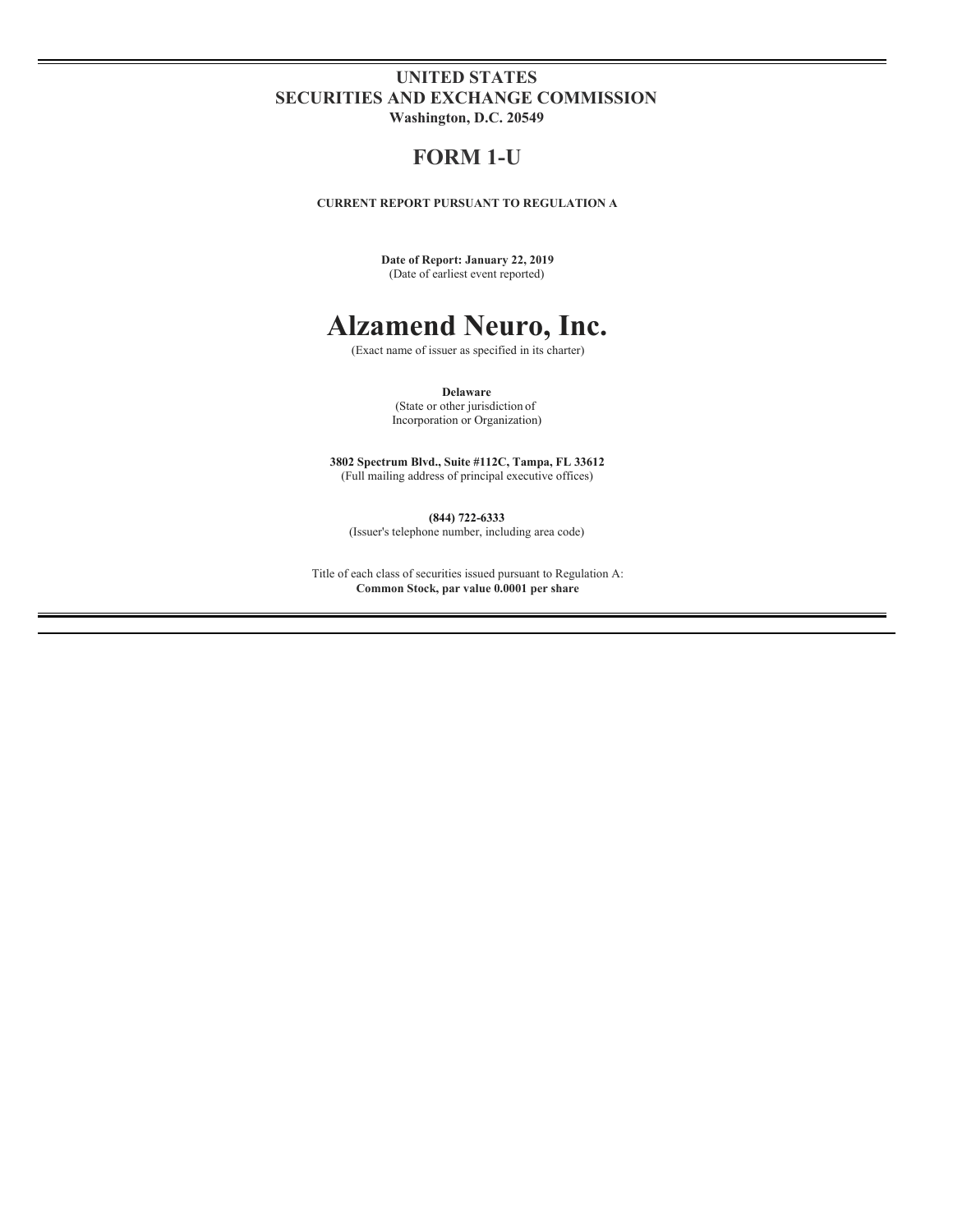#### **Item 4 Changes in Issuer's Certifying Accountant**

#### *(a) Dismissal of Independent Accounting Firm*

On January 18, 2019, our board of directors determined that it is in the best interests of Alzamend Neuro, Inc. to dismiss the Company's former independent accounting firm, Marcum, LLP, ("Marcum") and on January 18, 2019 appointed Squar Milner, LLP, ("SM") as the Company's independent accounting firm for the fiscal year ended April 30, 2018.

Marcum's audit report on the Company's financial statements for the fiscal year ended April 30, 2017 did not contain any adverse opinion or disclaimer of opinion and was not qualified or modified as to any uncertainty, audit scope or accounting principle.

During the fiscal year ended April 30, 2018, and through the subsequent date of dismissal, there were no disagreements (as defined in Item 304(a)(1)(iv) of Regulation S-K and the related instructions) between the Company and Marcum on any matter of accounting principles or practices, financial statement disclosure, or auditing scope or procedure, which, if not resolved to Marcum's satisfaction, would have caused Marcum to make reference to the matter in their report. During the fiscal year ended April 30, 2018 and through the subsequent date of dismissal there were no reportable events (as defined in Item  $304(a)(1)(v)$ of Regulation S-K.

The Company has provided Marcum with a copy of this Current Report on Form 1-U and requested that it provide the Company with a letter to addressed to the Securities and Exchange Commission (the "SEC") indicating whether Marcum agrees with the disclosures contained herein and, if not, the respects in which it is not in agreement. A copy of Marcum's letter, dated January 22, 2019, is filed as Exhibit 9.1 to this Current Report on Form 1-U.

#### *(b) Appointment of Independent Accounting Firm*

On January 18, 2019, the Executive CEO approved and engaged SM as the Company's new independent accounting firm. During the fiscal years, During the fiscal years ended April 30, 2016, April 30, 2017 and April 30, 2018 and through the subsequent date of engaging SM, neither the Company nor anyone acting on its behalf has consults with SM regarding (I) the application of accounting principles to a specified transaction, either completed or proposed, (ii) the type of audit opinion that might be rendered on the Company's financial statements, and neither a written report nor oral advice was provided to the Company that Marcum concluded was an important factor considered by the Company in reaching a decision as to any accounting, auditing, or financial reporting issue or (iii) any matter that was either the subject of a "disagreement" or "reportable event" (as each term is defined in Item  $304(a)(1)(iv)$  and (v) of Regulation S-K, respectively).

#### **Item 9 Other Events**

9.1 Marcum Letter to SEC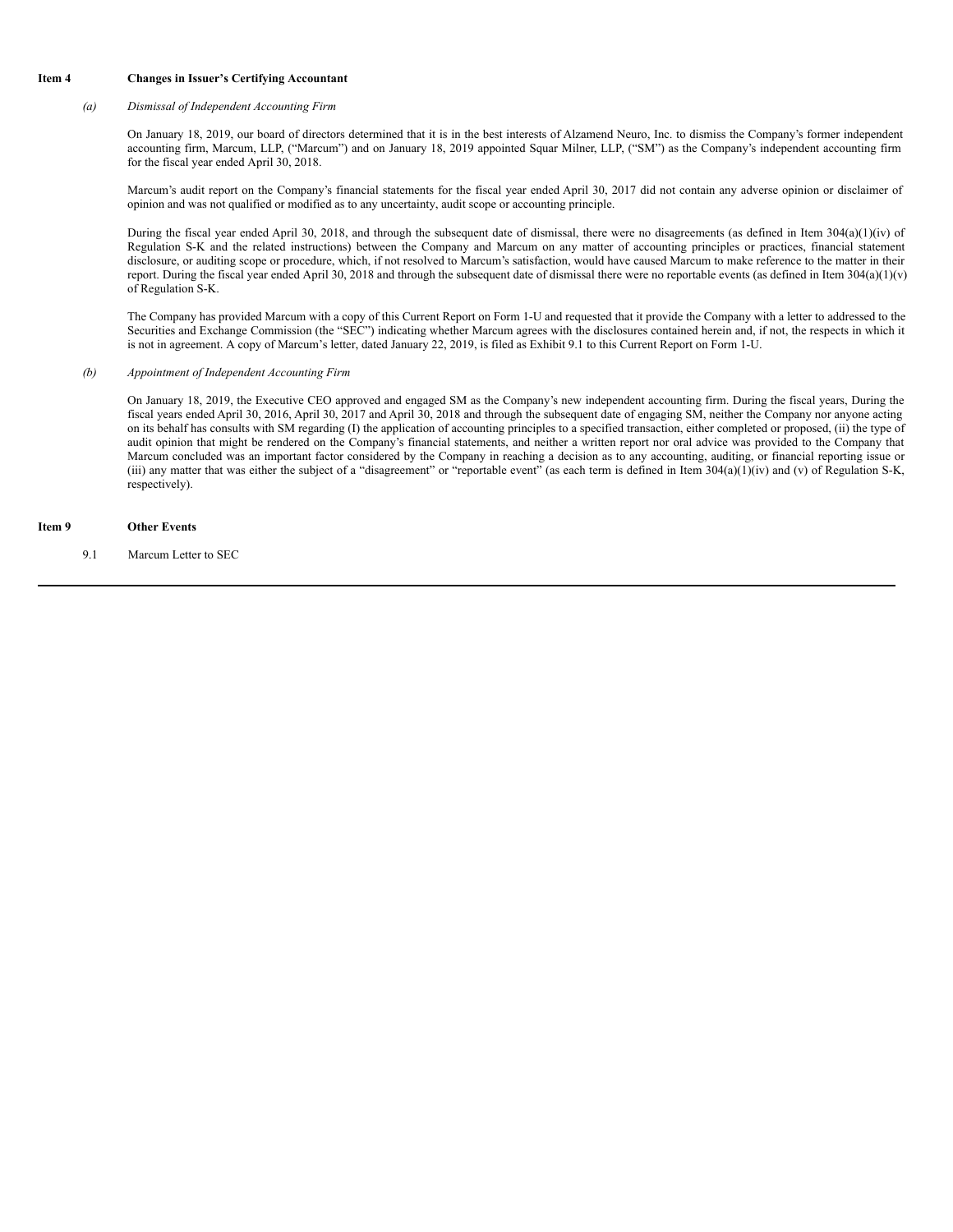### **SIGNATURES**

Pursuant to the requirements of Regulation A, the issuer has duly caused this report to be signed on its behalf by the undersigned, thereunto duly authorized.

(Exact name of issuer as specified in its charter)Alzamend Neuro Inc.

By: /s/ Stephan Jackman, CEO (Signature and Title)

Date: January 22, 2019